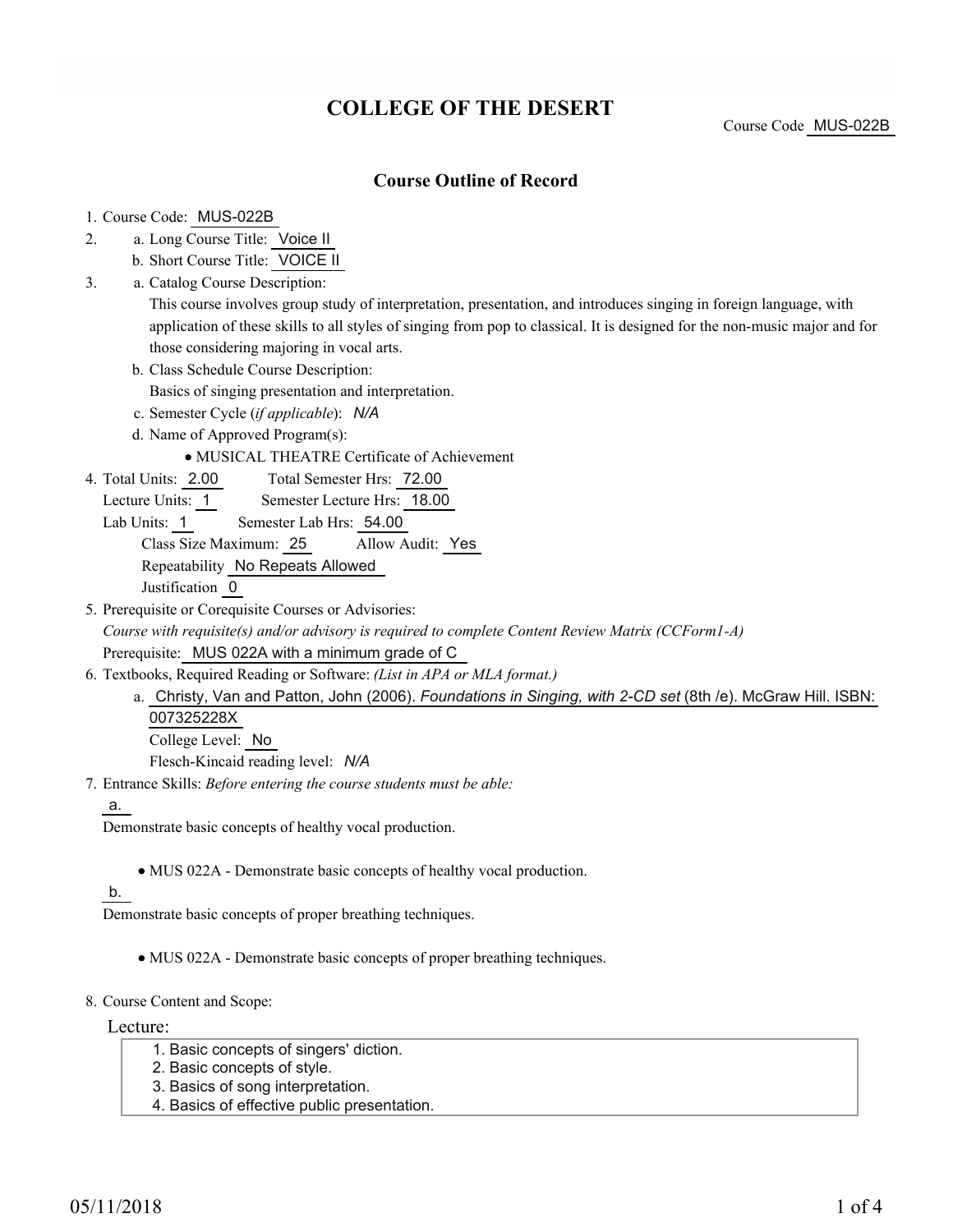## MUS 022B-Voice II

Lab: *(if the "Lab Hours" is greater than zero this is required)*

Student demonstrates course skills and receives coaching in same.

9. Course Student Learning Outcomes:

- 1. The student will demonstrate basic concepts of song interpretation and presentation.
- 2. In a class setting, the student will perform a selection approved by the instructor.

3.

Students will demonstrate the following: style appropriate to the selection, interpretation appropriate to the selection, and presentation appropriate to the selection.

4.

The students will recognize the application of interpretive and presentational skills by singers in performance.

10. Course Objectives: Upon completion of this course, students will be able to:

a. Demonstrate basic concepts of proper diction in English and a foreign language.

b. Demonstrate basic concepts of song interpretation and presentation.

Methods of Instruction: *(Integration: Elements should validate parallel course outline elements)* 11.

- a. Demonstration, Repetition/Practice
- b. Discussion
- c. Journal
- d. Laboratory
- e. Lecture
- f. Participation
- g. Supplemental/External Activity
- 12. Assignments: (List samples of specific activities/assignments students are expected to complete both in and outside of class.) In Class Hours: 72.00

Outside Class Hours: 63.00

- a. In-class Assignments
	- 1. Perform breathing exercises.
	- 2. Perform vocal exercises.
	- 3. Perform vocal solo in front of class.
	- 4. Share vocal journal entries.
- b. Out-of-class Assignments
	- 1. Practice breathing exercises.
	- 2. Practice vocal exercises.
	- 3. Learn, study and memorize songs of diverse styles.
	- 4. Maintain a daily vocal journal
- 13. Methods of Evaluating Student Progress: The student will demonstrate proficiency by:
	- Written homework
	- Critiques
		- Participation in class discussions/critiques.
	- Guided/unguided journals
	- Periodic evaluation of journal entries.
	- Presentations/student demonstration observations
	- True/false/multiple choice examinations
	- Mid-term and final evaluations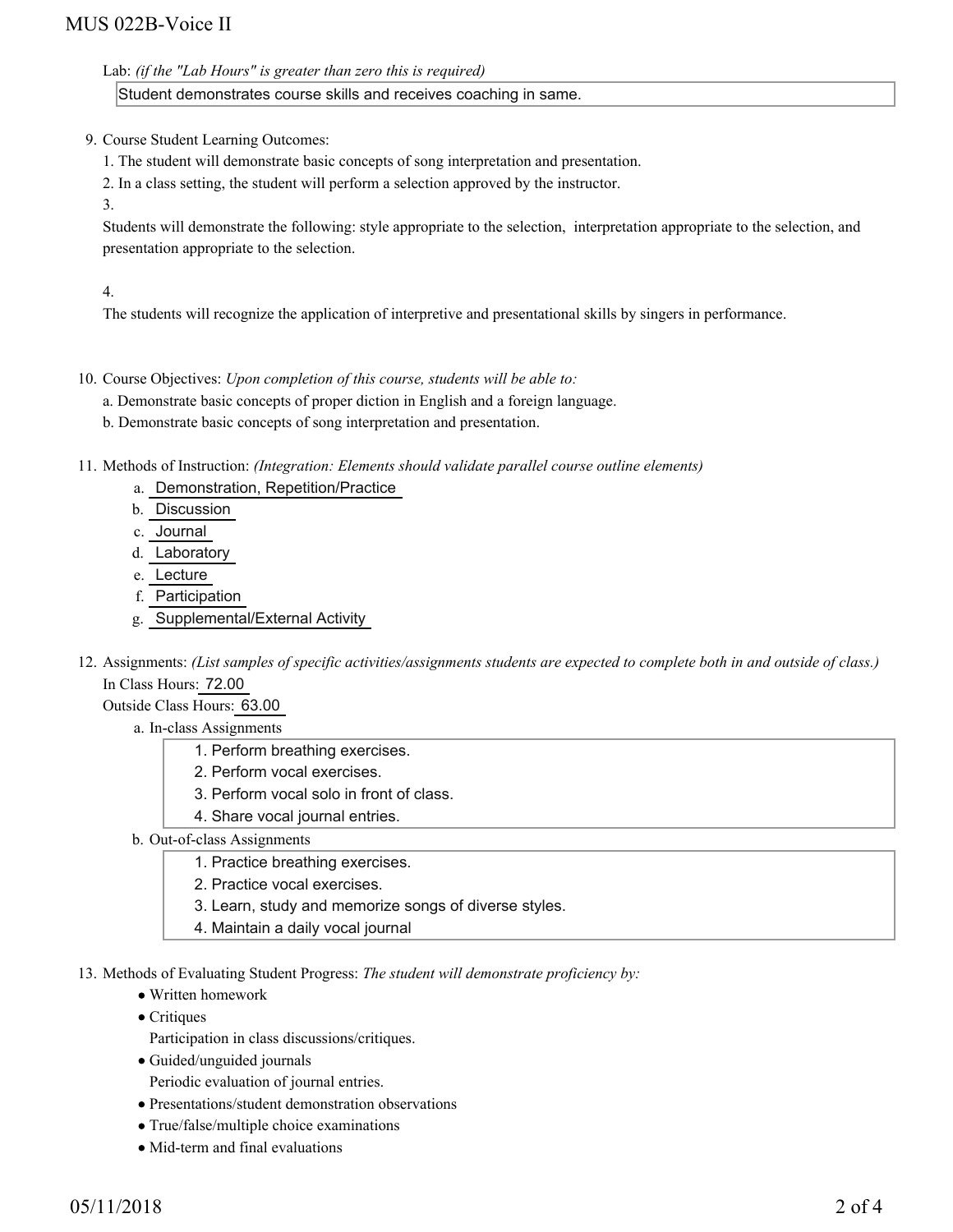### MUS 022B-Voice II

- Student preparation
- Oral and practical examination
- Other
	- a. Presentation of breathing and vocal exercises in front of class. b. Presentation of song assignments in front of class.
- 14. Methods of Evaluating: Additional Assessment Information:
- 15. Need/Purpose/Rationale -- All courses must meet one or more CCC missions.

PO-GE C3 – Arts, Humanities, and Culture Show how and why the visual and performing arts are unique and how inherent meaning in the arts transcends written and verbal communication; IO - Aesthetics Utilize the creative process to explain universal values such as beauty and truth. Apply imagination to artistic expression. 16. Comparable Transfer Course **University System Campus Course Number Course Title Catalog Year** CSU CSU San Bernardino 17. Special Materials and/or Equipment Required of Students: none

18. Materials Fees: none Required Material?

| <b>Material or Item</b> | <b>Cost Per Unit</b> | <b>Total Cost</b> |
|-------------------------|----------------------|-------------------|
|                         |                      |                   |

19. Provide Reasons for the Substantial Modifications or New Course:

#### Periodic Update

- a. Cross-Listed Course *(Enter Course Code)*: *N/A* b. Replacement Course *(Enter original Course Code)*: *N/A* 20.
- 21. Grading Method *(choose one)*: Letter Grade Only
- MIS Course Data Elements 22.
	- a. Course Control Number [CB00]: CCC000017764
	- b. T.O.P. Code [CB03]: 100400.00 Music
	- c. Credit Status [CB04]: D Credit Degree Applicable
	- d. Course Transfer Status [CB05]: A = Transfer to UC, CSU
	- e. Basic Skills Status [CB08]: 2N = Not basic skills course
	- f. Vocational Status [CB09]: Not Occupational
	- g. Course Classification [CB11]: Y Credit Course
	- h. Special Class Status [CB13]: N Not Special
	- i. Course CAN Code [CB14]: *N/A*
	- $i$ . Course Prior to College Level [CB21]:  $Y = Not$  Applicable
	- k. Course Noncredit Category [CB22]: Y Not Applicable
	- l. Funding Agency Category [CB23]: Y = Not Applicable
	- m. Program Status [CB24]: 1 = Program Applicable

Name of Approved Program *(if program-applicable)*: *N/A*

*Attach listings of Degree and/or Certificate Programs showing this course as a required or a restricted elective.)*